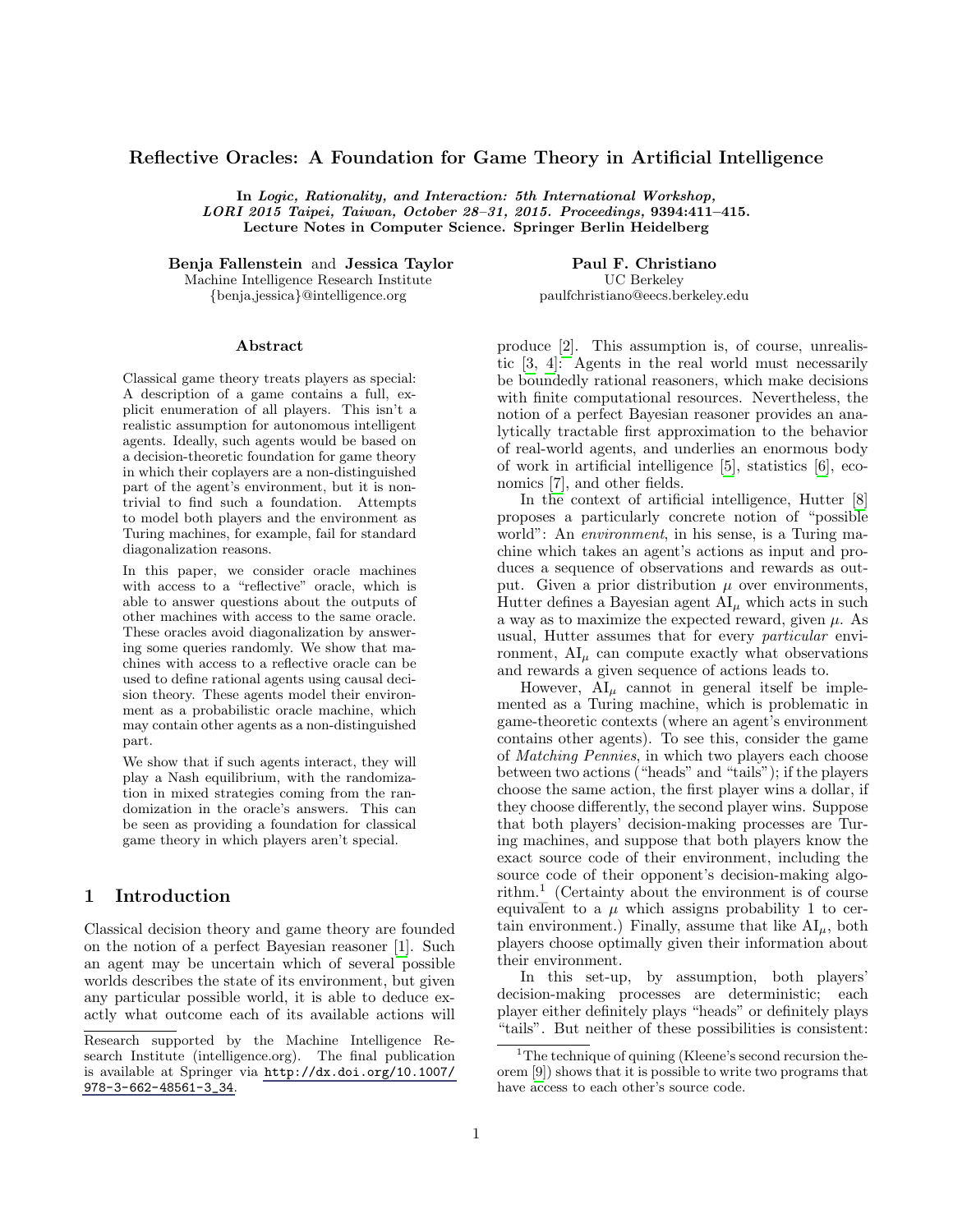For example, if the first player chooses heads and the second player can predict this, the second player will choose tails, but if the first player can predict this in turn, it will choose tails, contradicting the assumption that it chooses heads.

The problem is caused by the assumption that given its opponent's source code, a player can figure out what action the opponent will choose. One might think that it could simply run its opponent's source code, but if the opponent does the same, both programs will go into an infinite loop. Even giving the players access to a halting oracle does not help, because even though a machine with access to a halting oracle can predict the behavior of an ordinary Turing machine, it cannot in general predict the behavior of another oracle machine.

Classical game theory resolves this problem by allowing players to choose mixed strategies (probability distributions over actions); for example, the unique Nash equilibrium of Matching Pennies is for each player to assign "heads" and "tails" probability 0.5 each. However, instead of treating players' decision-making algorithms as computable processes which are an ordinary part of a world with computable laws of physics, classical game theory treats players as special objects. For example, to describe a problem in game-theoretic terms, we must provide an explicit list of all relevant players, even though in the real world, "players" are ordinary physical objects, not fundamentally distinct from objects such as rocks or clouds.

In this paper, we show that it is possible to define a certain kind of probabilistic oracle—that is, an oracle which answers some queries non-deterministically such that a Turing machine with access to this oracle can perform perfect Bayesian reasoning about environments that can themselves be described as oracle machines with access to the same oracle. This makes it possible for players to treat opponents simply as an ordinary part of this environment.

When an environment contains multiple agents playing a game against each other, the probabilistic behavior of the oracle may cause the players' behavior to be probabilistic as well. We show that in this case, the players will always play a Nash equilibrium, and for every particular Nash equilibrium there is an oracle that causes the players to behave according to this equilibrium. In this sense, our work can be seen as providing a foundation for classical game theory, demonstrating that the special treatment of players in the classical theory is not fundamental.

The oracles we consider are not halting oracles; instead, roughly speaking, they allow oracle machines with access to such an oracle to determine the probability distribution of outputs of other machines with access to the same oracle. Because of their ability to deal with self-reference, we refer to these oracles as reflective oracles.

#### <span id="page-1-1"></span>2 Reflective Oracles

In many situations, programs would like to predict the output of other programs. They could simulate the other program in order to do this. However, this method fails when there are cycles (e.g. program A is concerned with the output of program B which is concerned with the output of program A). Furthermore, if a procedure to determine the output of another program existed, then it would be possible to construct a liar's paradox of the form "if I return 1, then return 0, otherwise return 1".

These paradoxes can be resolved by using probabilities. Let  $M$  be the set of probabilistic oracle machines, defined here as Turing machines which can execute special instructions to (i) flip a coin that has an arbitrary rational probability of coming up heads, and to (ii) call an oracle O, whose behavior might itself be probabilistic.

Roughly speaking, the oracle answers questions of the form: "Is the probability that machine M returns 1 greater than  $p$ ?" Thus,  $O$  takes two inputs, a machine  $M \in \mathcal{M}$  and a rational probability  $p \in [0,1] \cap \mathbb{Q}$ , and returns either 0 or 1. If M is guaranteed to halt and to output either 0 or 1 itself, we want  $O(M, p) = 1$  to mean that the probability that  $M$  returns 1 (when run with O) is at least p, and  $O(M, p) = 0$  to mean that it is at most  $p$ ; if it is equal to  $p$ , both conditions are true, and the oracle may answer randomly. In summary,

$$
\mathbb{P}(M^O()=1) > p \implies \mathbb{P}(O(M, p) = 1) = 1 \quad (1)
$$
\n
$$
\mathbb{P}(M^O()=1) < p \implies \mathbb{P}(O(M, p) = 0) = 1 \quad (1)
$$

where we write  $\mathbb{P}(M^O()=1)$  for the probability that M returns 1 when run with oracle O, and  $\mathbb{P}(O(M, p) = 1)$ for the probability that the oracle returns 1 on input  $(M, p)$ . We assume that different calls to the oracle are stochastically independent events (even if they are about the same pair  $(M, p)$ ; hence, the behavior of an oracle  $O$  is fully specified by the probabilities  $\mathbb{P}(O(M,p)=1).$ 

Definition A query (with respect to a particular oracle O) is a pair  $(M, p)$ , where  $p \in [0, 1] \cap \mathbb{Q}$  and  $M^{\mathcal{O}}()$  is a probabilistic oracle machine which almost surely halts and returns an element of  $\{0, 1\}$ .

**Definition** An oracle is called *reflective on R*, where  $R$ is a set of queries, if it satisfies the two conditions displayed above for every  $(M, p) \in R$ . It is called *reflective* if it is reflective on the set of all queries.

<span id="page-1-0"></span>**Theorem 2.1.** (i) There is a reflective oracle.

(ii) For any oracle O and every set of queries R, there is an oracle  $O'$  which is reflective on  $R$  and satisfies  $\mathbb{P}(O'(M,p) = 1) = \mathbb{P}(O(M,p) = 1)$  for all  $(M, p) \notin R$ .

Proof. For the proof of (ii), see Appendix [B;](#page-5-0) see also Theorem [5.1,](#page-3-0) which gives a more elementary proof of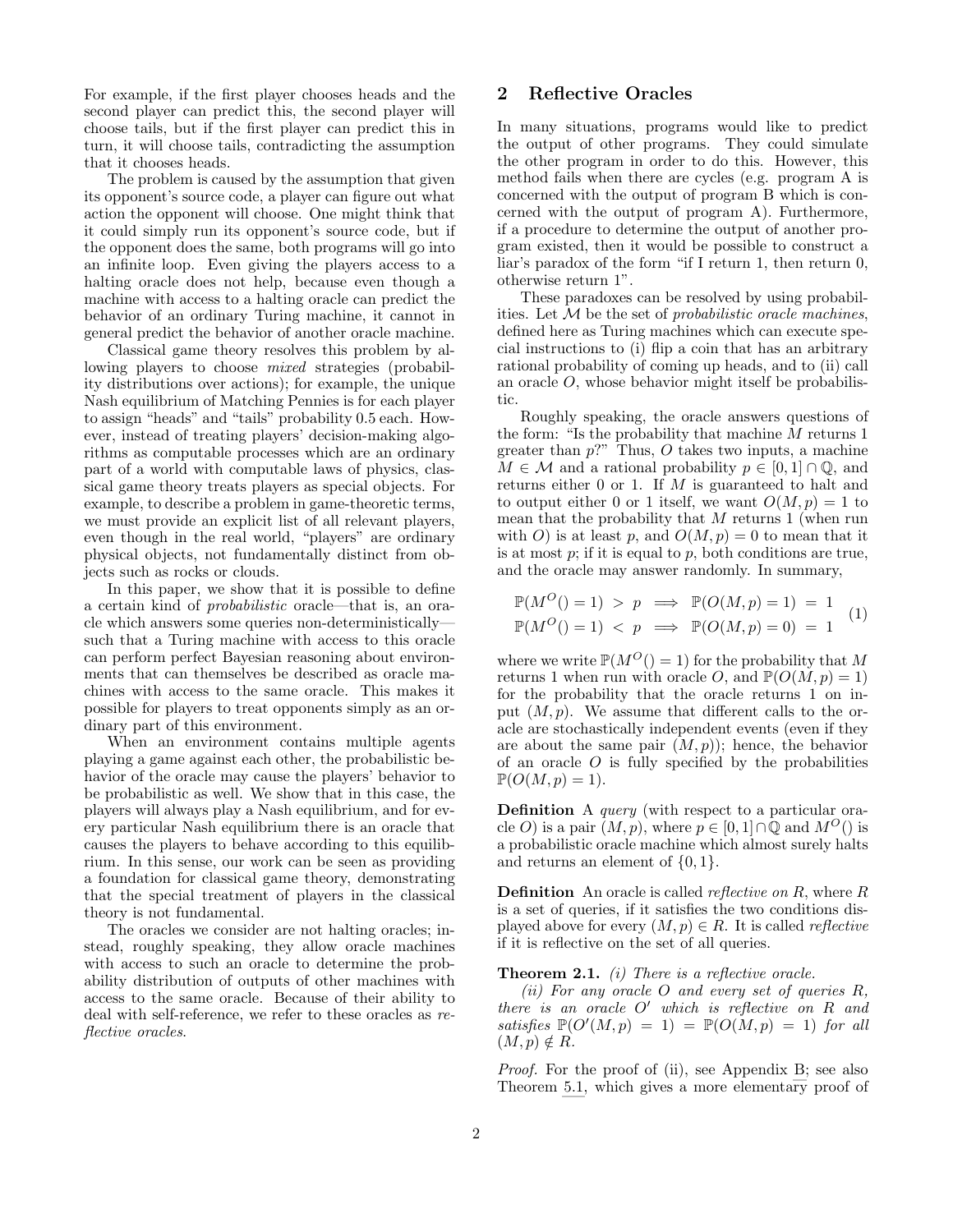a special case. Part (i) follows from part (ii) by choosing R to be the set of all queries and letting  $O$  be arbi- $\Box$ trary.

As an example, consider the machine given by  $M^{O}() = 1 - O(M, 0.5)$ , which implements a version of the liar paradox by asking the oracle what it will return and then returning the opposite. By the existence theorem, there is an oracle which is reflective on  $R = \{(M, 0.5)\}\.$  This is no contradiction: We can set  $\mathbb{P}(O(M, 0.5) = 1) = \mathbb{P}(O(M, 0.5) = 0) = 0.5$ , leading the program to output 1 half the time and 0 the other half of the time.

# 3 From Reflective Oracles to Causal Decision Theory

We now show how reflective oracles can be used to implement a perfect Bayesian reasoner. We assume that each possible environment that this agent might find itself in can likewise be modeled as an oracle machine; that is, we assume that the laws of physics are computable by a probabilistic Turing machine with access to the same reflective oracle as the agent. For example, we might imagine our agent as being embedded in a Turing-complete probabilistic cellular automaton, whose laws are specified in terms of the oracle.

We assume that each of the agent's hypotheses about which environments it finds itself in can be modeled by a (possibly probabilistic) "world program"  $H^O($ , which simulates this environment and returns a description of what happened. We can then define a machine  $W^O()$  which samples a hypothesis H according to the agent's probability distribution and runs  $H^{\mathcal{O}}($ ). In the sequel, we will talk about  $W^{\mathcal{O}}()$  as if it refers to a particular environment, but this machine is assumed to incorporate subjective uncertainty about the laws of physics and the initial state of the world.

We further assume that the agent's decision-making process,  $A^{O}($ , can be modeled as a probabilistic oracle machine embedded in this environment. As a simple example, consider the world program

$$
W^{O}() = \begin{cases} \$20 & \text{if } A^{O}() = 0\\ \$15 & \text{otherwise} \end{cases}
$$
 (2)

In this world, the outcome is \$20 (which in this case means the agent receives \$20) if the agent chooses action 0 and \$15 if the agent chooses action 1.

Our task is to find an appropriate implementation of  $A^{O}$ . Here, we consider agents implementing causal decision theory (CDT) [\[10\]](#page-6-9), which evaluates actions according to the consequences they cause: For example, if the agent is a robot embedded in a cellular automaton, it might evaluate the expected utility of taking action 0 or 1 by simulating what would happen in the environment if the output signal of its decision-making component were replaced by either 0 or 1.

We will assume that the agent's model of the counterfactual consequences of taking different actions a is described by a machine  $W_A^O(a)$ , satisfying  $W^O()$  =  $W_A^O(A^O())$  since in the real world, the agent takes action  $a = A^O($ ). In our example,

$$
W_A^O(a) = \begin{cases} $20 & \text{if } a = 0\\ $15 & \text{otherwise} \end{cases}
$$
 (3)

We assume that the agent has a utility function over outcomes,  $u(\cdot)$ , implemented as a lookup table, which takes rational values in  $[0, 1]$ .<sup>[2](#page-2-0)</sup> Furthermore, we assume that both  $W_A^O(0)$  and  $W_A^O(1)$  halt almost surely and return a value in the domain of  $u(\cdot)$ . Causal decision theory then prescribes choosing the action that maximizes expected utility; in other words, we want to find an  $A^O()$  such that

$$
A^{O}\left(\right) = \underset{a}{\operatorname{argmax}} \mathbb{E}\left[u\left(W_{A}^{O}(a)\right)\right] \tag{4}
$$

In the case of ties, any action maximizing utility is allowed, and it is acceptable for  $A^{O}$  () to randomize.

We cannot compute this expectation by simply running  $u(W_A^O(a))$  many times to obtain samples, since the environment might contain other agents of the same type, potentially leading to infinite loops. However, we can find an optimal action by making use of a reflective oracle. This is easiest when the agent has only two actions (0 and 1), but similar analysis extends to any number of actions. Define a machine

$$
E^{O}( ) := \text{flip}\left(\frac{u(W_{A}^{O}(1)) - u(W_{A}^{O}(0)) + 1}{2}\right) \tag{5}
$$

where flip(p) is a probabilistic function that returns 1 with probability p and 0 with probability  $1 - p$ .

<span id="page-2-1"></span>**Theorem 3.1.** O is reflective on  $\{(E, 1/2)\}\$ if and only if  $A^{O}( ) := O(E, 1/2)$  returns a utility-maximizing action.

*Proof.* The demand that  $A^{O}$  return a utilitymaxmizing action is equivalent to

$$
\mathbb{E}[u(W_A^O(1))] > \mathbb{E}[u(W_A^O(0))] \implies A^O() = 1
$$
  

$$
\mathbb{E}[u(W_A^O(1))] < \mathbb{E}[u(W_A^O(0))] \implies A^O() = 0
$$
 (6)

We have

$$
\mathbb{P}(E^{O}(n) = 1) = \mathbb{E}\left[\frac{u(W_{A}^{O}(1)) - u(W_{A}^{O}(0)) + 1}{2}\right] (7)
$$

It is not difficult to check that  $\mathbb{E}[u(W_A^O(1))] \geq 0$  $\mathbb{E}[u(W_a^O(0))]$  iff  $\mathbb{P}(E^O()=1) \geq 1/2$ . Together with

<span id="page-2-0"></span><sup>2</sup>Since the meaning of utility functions is invariant under affine transformations, the choice of the particular interval [0, 1] is no restriction.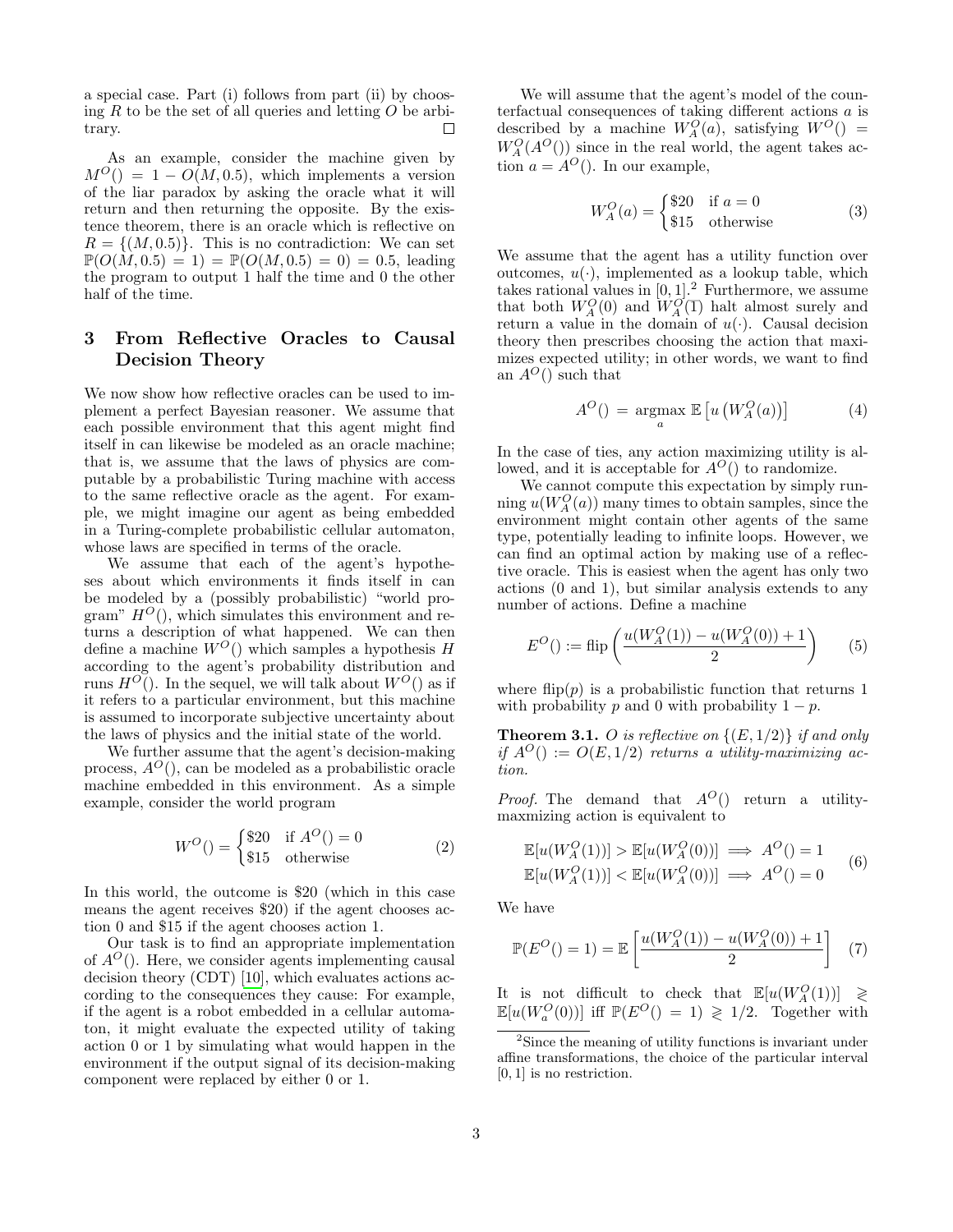the definition of  $A^{O}($ , we can use this to rewrite the above conditions as

$$
\mathbb{P}(E^{O}( ) = 1) > 1/2 \implies O(E, 1/2) = 1
$$
  

$$
\mathbb{P}(E^{O} ( ) = 1) < 1/2 \implies O(E, 1/2) = 0
$$
 (8)

But this is precisely the definition of " $\overline{O}$  is reflective on  $\{(E, 1/2)\}$ ".

In order to handle agents which can choose between more than two actions, we can compare action 0 to action 1, then compare action 2 to the best of actions 0 and 1, then compare action 3 to the best of the first three actions, and so on. Adding more actions in this fashion does not substantially change the analysis.

# 4 From Causal Decision Theory to Nash Equilibria

Since we have taken care to define our agents' world models  $W_A^O(a)$  in such a way that they can em-bed other agents,<sup>[3](#page-3-1)</sup> we need not do anything special to pass from single-agent to multi-agent settings. As in the single-agent case, we model the environment by a program  $W^O()$  that contains embedded agent programs  $A_1^O, \ldots, A_n^O$  and returns an outcome. We can make the dependency on the agent program explicit by writing  $W^O(\r) = F^O(A_1^O(\r), \ldots, A_n^O(\r))$ for some oracle machine  $F^{\mathcal{O}}(\cdots)$ . This allows us to define machines  $W_i^O(a_i) := F^O(a_i, A_{-i}^O()) :=$  $F(A_1^O(),..., A_{i-1}^O(), a_i, A_{i+1}^O(),..., A_n^O()),$  representing the causal effects of player  $i$  taking action  $a_i$ .

We assume that each agent has a utility function  $u_i(\cdot)$  of the same type as in the previous subsection. Hence, we can define the agent programs  $A_i^O()$  just as before:

$$
A_i^O( ) = O(E_i, 1/2)
$$
  

$$
E_i^O( ) = \text{flip}\left(\frac{u_i(W_i^O(1)) - u_i(W_i^O(0)) + 1}{2}\right)
$$

Here, each  $E_i^O()$  calls  $W_i^O()$ , which calls  $A_j^O()$  for each  $j \neq i$ , which refers to the source code of  $E_j^O($ ), but again, Kleene's second recursion theorem shows that this kind of self-reference poses no theoretical problem [\[9\]](#page-6-8).

This setup very much resembles the setting of normal-form games. In fact:

<span id="page-3-2"></span>Theorem 4.1. Given an oracle O, consider the n-player normal-form game in which the payoff of player i, given the pure strategy profile  $(a_1, \ldots, a_n)$ ,

is  $\mathbb{E}[u_i(F^O(a_1,\ldots,a_n))]$ . The mixed strategy profile  $given \quad by \quad s_i := \mathbb{P}(A_i^G) = 1) \quad is \quad a \quad Nash \quad equality$ rium of this game if and only if O is reflective on  $\{(E_1, 1/2), \ldots, (E_n, 1/2)\}.$ 

*Proof.* For  $(s_1, \ldots, s_n)$  to be a Nash equilibrium is equivalent to every player's mixed strategy being a best response; i.e., a pure strategy  $a_i$  can only be assigned positive probability if it maximizes

$$
\mathbb{E}[u_i(F^{O}(a_i, A_{-i}^{O})))] = \mathbb{E}[u_i(W_i^{O}(a_i))] \qquad (9)
$$

By an application of Theorem [3.1,](#page-2-1) this is equivalent to O being reflective on  $\{(E_i, 1/2)\}.$ П

Note that, in particular, any normal-form game with rational-valued payoffs can be represented in this way by simply choosing  $F^O$  to be the identity function. In this case, the theorem shows that every reflective oracle (which exists by Theorem [2.1\)](#page-1-0) gives rise to a Nash equilibrium. In the other direction, Theorem [4.1](#page-3-2) together with Theorem  $2.1(ii)$  show that for any Nash equilibrium  $(s_1, \ldots, s_n)$  of the normal-form game, there is a reflective oracle such that  $\mathbb{P}(A_i^O() = 1) = s_i$ .

# 5 From Nash Equilibria to Reflective **Oracles**

In the previous section, we showed that a reflective oracle can be used to find Nash equilibria in arbitrary normal-form games. It is interesting to note that we can also go in the other direction: For finite sets  $R$  satisfying certain conditions, we can construct normal-form games  $G_R$  such that the existence of oracles reflective on R follows from the existence of Nash equilibria in  $G_R$ . This existence theorem is a special case of Theorem [2.1,](#page-1-0) but it not only provides a more elementary proof, but also provides a constructive way of finding such oracles (by applying any algorithm for finding Nash equilibria to  $G_R$ ).

**Definition** A set  $R$  of queries is *closed* if for every  $(M, p) \in R$  and every oracle O,  $M^{O}($ ) is guaranteed to only invoke the oracle on pairs  $(N, q) \in R$ . It is *bounded* if there is some bound  $B_R \in \mathbb{N}$  such that for every  $(M, p) \in R$  and every oracle O,  $M^{O}($ ) is guaranteed to invoke the oracle at most  $B_R$  times.

**Definition** Given a finite set  $R = \{ (M_1, p_1), \ldots, (M_n, p_n) \}$  and a vector  $\vec{x} \in [0, 1]^n$ , define  $O_{\vec{x}}$  to be the oracle satisfying  $\mathbb{P}(O_{\vec{x}}(M_i, p_i) = 1) = x_i$  for  $i = 1, ..., n$ , and  $\mathbb{P}(O_{\vec{x}}(M,p) = 1) = 0$  for  $(M, p) \notin R$ .

<span id="page-3-0"></span>**Theorem 5.1.** For any finite, closed, bounded set  $R =$  $\{(M_1,p_1),\ldots,(M_n,p_n)\}\$ , there is a normal form game  $G_R$  with  $m := n \cdot (2B_R + 1)$  players, each of which has two pure strategies, such that for any Nash equilibrium strategy profile  $(s_1, \ldots, s_m)$ , the oracle  $O_{\vec{x}}$  with  $\vec{x}$  :=  $(s_1, \ldots, s_n)$  is reflective on R.

<span id="page-3-1"></span><sup>&</sup>lt;sup>3</sup>More precisely, we have only required that  $W_A^O(a)$  always halt and produce a value in the domain of the utility function  $u(\cdot)$ . Since all our agents do is to perform a single oracle call, they always halt, making them safe to call from  $W_A^O(a)$ .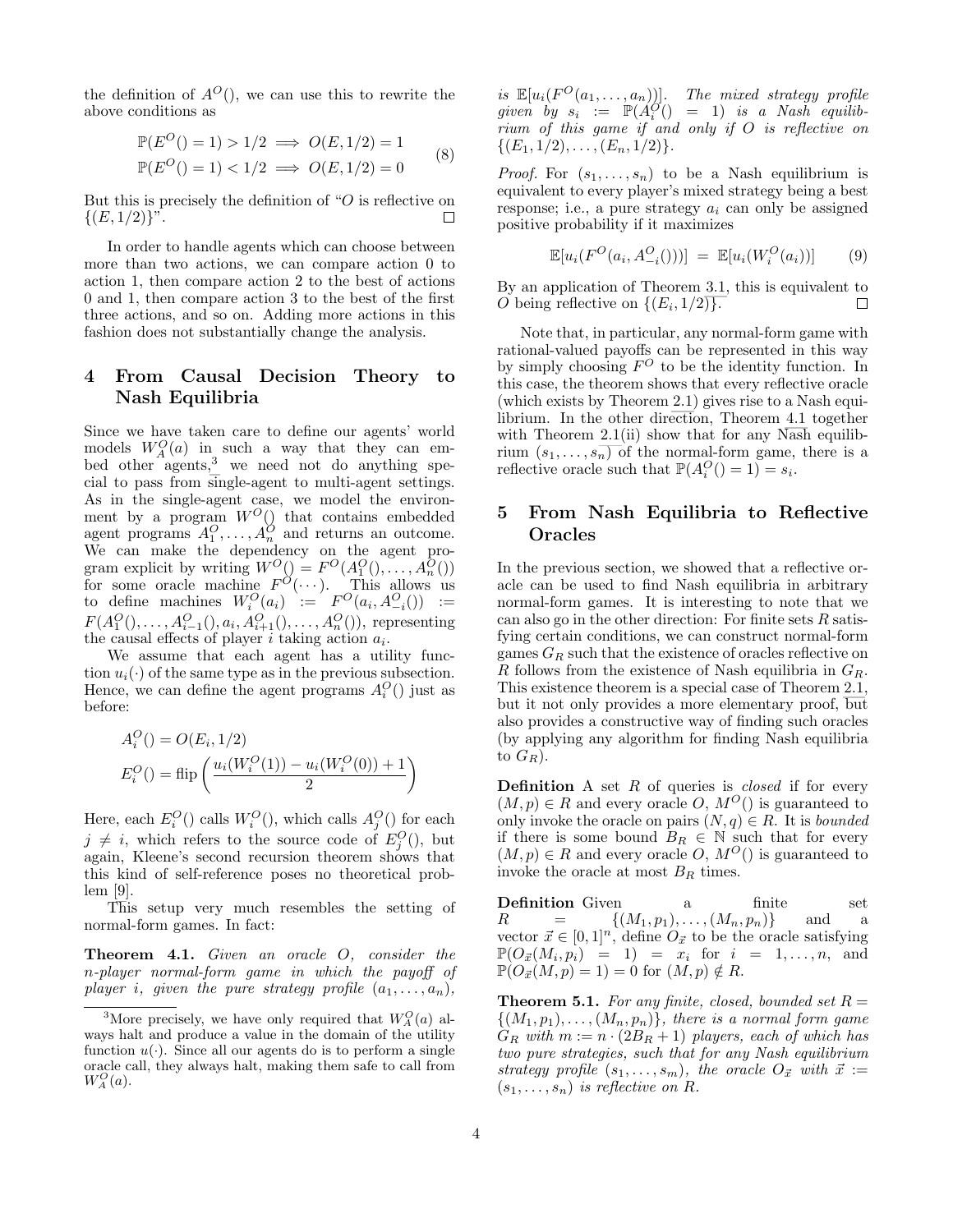*Proof.* We divide the  $n \cdot (2B_R + 1)$  players in our game into three sets: the main players  $i = 1, \ldots, n$ , the copy players  $g(i, j) := j \cdot n + i$ , and the *auxiliary players*  $h(i, j) := (B_R + j) \cdot n + i$ , for  $i = 1, \ldots, n, j = 1, \ldots, B_R$ .

The mixed strategy  $s_i$  of a main player i will determine the probability that  $O_{\vec{x}}(M_i, p_i) = 1$ . We will force  $s_{g(i,j)} = s_i$ , i.e., we will force the mixed strategy of each copy player to equal that of the corresponding main player; thus, the copy players will provide us with independent samples from the Bernoulli $(s_i)$  distribution, allowing us to simulate up to  $B_R$  independent calls to  $O(M_i, p_i)$ . Finally, the auxiliary players are used to enforce the constraint  $s_{g(i,j)} = s_i$ , by having the copy player  $g(i, j)$  play a variant of Matching Pennies against the auxiliary player  $h(i, j)$ .

In order to define the game's payoff function, note first that by writing out each possible way that the at most  $B_R$  oracle calls of  $M_i^{O_{\vec{x}}}($ ) might come out, we can write the probability that this machine returns 1 as a polynomial,

$$
\mathbb{P}(M_i^{O_{\vec{x}}}) = 1) = \sum_{k=1}^{K} c_{i,k} \prod_{i'=1}^{n} x_{i'}^{d_{i,k,i'}} \qquad (10)
$$

where  $d_{i,k,i'} \leq B_R$ . We want to force the main player i to choose pure strategy 1 if this probability is strictly greater than  $p_i$ , pure strategy 0 if it is strictly smaller.

To do so, we set player i's payoff function  $u_i(\vec{a})$  to

$$
u_i(\vec{a}) = \begin{cases} \sum_{k=1}^{K} f_{i,k}(\vec{a}), & \text{if } a_i = 1, \\ p_i, & \text{otherwise} \end{cases}
$$
(11)

where

$$
f_{i,k}(\vec{a})
$$
  
= 
$$
\begin{cases} c_{i,k} & \text{if } a_{g(i',j)} = 1 \ \forall 1 \le i' \le n, 1 \le j \le d_{i,k,i'} \\ 0 & \text{otherwise} \end{cases}
$$
 (12)

Then, assuming we can guarantee  $s_{g(i,j)} = s_i$ , the expected payoff of strategy 1 to player  $i$  is exactly  $\mathbb{P}(M_i^{O_{\vec{x}}}) = 1$ , while the payoff of strategy 0 is always pi ; hence, as desired, the Nash equilibrium conditions force *i* to choose 1 if the probability is greater than  $p_i$ , 0 if it is smaller.

It remains to choose the payoffs  $(u_{g(i,j)}(\vec{a}), u_{h(i,j)}(\vec{a}))$  of the copy and auxiliary players. In order to force  $s_{g(i,j)} = s_i$ , we set these payoffs as follows:

| $a_i=0$                  |                  |                |      |
|--------------------------|------------------|----------------|------|
|                          | $a_{h(i,j)} = 0$ | $a_{h(i,j)} =$ | (13) |
| $a_{g(i,j)} = 0$         |                  |                |      |
| $\equiv$<br>$a_{g(i,j)}$ |                  |                |      |

|                       | $a_i=1$               |                  |  |
|-----------------------|-----------------------|------------------|--|
|                       | $a_{h(i,j)}$<br>$= 0$ | $a_{h(i,j)} = 1$ |  |
| $a_{g(i,j)}$<br>$= 0$ |                       |                  |  |
| $a_{g(i,j)}$          | 0, 0                  |                  |  |

We show in Appendix [A](#page-5-1) that at Nash equilibrium, these payoffs force  $s_{g(i,j)} = s_i$ .  $\Box$ 

Theorem [5.1](#page-3-0) is a special case of Theorem [2.1\(](#page-1-0)i). The proof can be adapted to also show an analog of Theorem [2.1\(](#page-1-0)ii), but we omit the details here.

### 6 Related Work

Joyce and Gibbard [\[11\]](#page-6-10) describe one justification for mixed Nash equilibria in terms of causal decision theory. Specifically, they discuss a *self-ratification* condition that extends CDT to cases when one's action is evidence of different underlying conditions that might change which actions are rational. An action self-ratifies if and only if it causally maximizes expected utility in a world model that has been updated on the evidence that this action is taken.

For example, consider the setting of a matching pennies game where players can predict each other accurately. The fact that player A plays "heads" is evidence that player B will predict that player A will play "heads" and play "tails" in response, so player A would then have preferred to play "tails", and so the "heads" action would fail to self-ratify. However, the mixed strategy of flipping the coin would self-ratify. Our reflection principle encodes some global constraints on players' mixed strategies that are similar to selfratification.

The question of how to model agents as an ordinary part of the environment is of interest in the speculative study of human-level and smarter-than-human artificial intelligence [\[12,](#page-6-11) [13\]](#page-7-0). Although such systems are still firmly in the domain of futurism, there has been a recent wave of interest in foundational research aimed at understanding their behavior, in order to ensure that they will behave as intended if and when they are developed [\[14,](#page-7-1) [15,](#page-7-2) [13\]](#page-7-0).

Theoretical models of smarter-than-human intelligence such as Hutter's universally intelligent agent AIXI [\[8\]](#page-6-7) typically treat the agent as separate from the environment, communicating only through well-defined input and output channels. In the real world, agents run on hardware that is part of the environment, and Orseau and Ring [\[12\]](#page-6-11) have proposed formalisms for studying space-time embedded intelligence running on hardware that is embedded in its environment. Our formalism might be useful for studying idealized models of agents embedded in their environment: While real agents must be boundedly rational, the ability to study perfectly Bayesian space-time embedded intelligence might help to clarify which aspects of realistic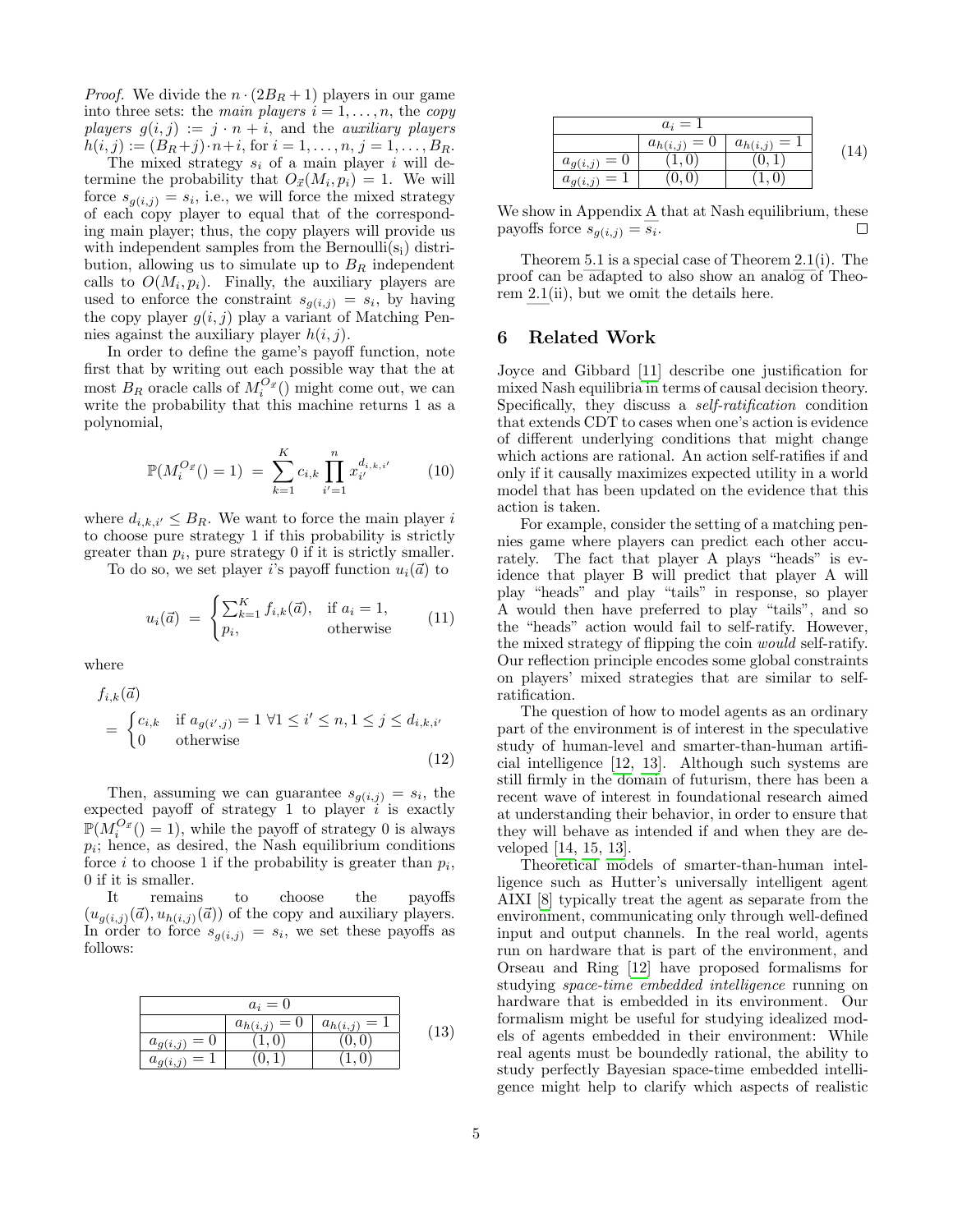systems are due to bounded rationality, and which are due to the fact that real agents aren't cleanly separated from their environment.

#### 7 Conclusions

In this paper, we have introduced reflective oracles, a type of probabilistic oracle which is able to answer questions about the behavior of oracle machines with access to the same oracle. We've shown that such oracle machines can implement a version of causal decision theory, and used this to establish a close relationship between reflective oracles and Nash equilibria.

We have focused on answering queries about oracle machines that halt with probability 1, but the reflection principle presented in Section [2](#page-1-1) can be modified to apply to machines that do not necessarily halt. To do so, we replace the condition

$$
\mathbb{P}(M^O()=1) \le p \implies \mathbb{P}(O(M,p)=0) = 1 \quad (15)
$$

by the condition

$$
\mathbb{P}(M^O() \neq 0) < p \implies \mathbb{P}(O(M, p) = 0) = 1 \quad (16)
$$

This is identical to the former principle if  $M^O($ ) is guaranteed to halt, but provides sensible information even if there is a chance that  $M^O()$  loops. Appendix [B](#page-5-0) proves the existence of reflective oracles satisfying this stronger reflection principle.

The ability to deal with non-halting machines opens up the possibility of applying reflective oracles to simplicity priors such as Solomonoff induction [\[16\]](#page-7-3). Solomonoff induction defines a probability distribution over infinite bit sequences by, roughly, choosing a random program and running it. Solomonoff induction deals with computable hypotheses, but is itself uncomputable (albeit computably approximable) because it must deal with the possibility that a randomly chosen program may go into an infinite loop after writing only a finite number of bits on its output tape. A reflective oracle version of Solomonoff induction can deal with a hypothesis space consisting of arbitrary oracle machines, while itself being implementable as an oracle machine; this would make it possible to model a predictor which predicts an environment it is itself embedded in. Similarly, Hutter's universally artificial agent AIXI [\[8\]](#page-6-7) is a version of the agent  $AI_{\mu}$ , discussed in the Introduction, whose distribution over environments is a simplicity prior; a reflective oracle version of AIXI would be able to learn to deal with environments containing other, equally powerful agents. We have explored reflective variants of Solomonoff induction and AIXI in  $|17|$ .

#### APPENDIX

# <span id="page-5-1"></span>A Nash Equilibria in a Variant of Matching Pennies

Lemma A.1. Consider an n-player game with three distinguished players, each of which has two pure strategies: Player Row has strategies Up and Down, player Column has strategies Left and Right, and player Matrix has strategies Front and Back. Suppose that the payoffs of (Row, Column) depend only on the strategies of these three players, as follows:



where the first matrix indicates the payoffs when Matrix plays Front, and the second matrix indicates the payoffs when Matrix plays Back.

Write p for the probability that Row plays Down, and q for the probability that Matrix plays Back. At Nash equilibrium, we have  $p = q$ .

*Proof.* Case 1:  $0 < q < 1$ . In this case, the game between Row and Column is essentially Matching Pennies, and it is immediate that at Nash equilibrium, Column must mix between strategies. This means that Column must be indifferent:  $p(1 - q) = (1 - p)q$ . Hence,  $p > 0$ (since otherwise  $q = 0$ ), and we can divide the equation by pq, yielding  $(1 - q)/q = (1 - p)/p$  or  $p = q$ .

Case 2:  $q \in \{0, 1\}$ ; w.l.o.g. assume  $q = 0$ . Suppose that there is a Nash equilibrium with  $p > 0$ . Then at this equilibrium, Column must play Left; but if Column plays Left, then Row strictly prefers Up, which contradicts  $p > 0$ . Hence, we must have  $p = 0 = q$ .  $\Box$ 

## <span id="page-5-0"></span>B Proof of the Existence Theorem

In this appendix, we prove Theorem [2.1\(](#page-1-0)ii). Thus, suppose that  $R$  is a set of queries and  $O$  is some oracle; we want to show the existence of an oracle  $O'$ which is reflective on R and satisfies  $\mathbb{P}(O'(M, p) = 1)$  $\mathbb{P}(O(M,p) = 1)$  for all  $(M,p) \notin R$ .

We will describe the behavior of  $O'$  by a pair of functions, query :  $M \times (0,1] \cap \mathbb{Q}$   $\rightarrow$  [0,1] and eval :  $\mathcal{M} \to [0, 1]$ . The first of these gives the distribution of O', i.e.,  $\text{query}(M, p) = \mathbb{P}(O'(M, p) = 1)$ . The second gives the distribution of a machine's behavior under  $O'$ : If M almost surely returns either 0 or 1, then  $eval(M) =$  $\mathbb{P}(M^{O'})) = 1$ .

Function pairs (query, eval) can be seen as elements of  $A := [0, 1]^{M \times ([0, 1]) \cap Q} \times [0, 1]^{M}$ , which is a convex and compact subset of the locally convex topological vector space  $\mathbb{R}^{\mathcal{M} \times ([0,1] \cap \mathbb{Q})} \times \mathbb{R}^{\mathcal{M}}$  (with the product topology). We now define a correspondence  $f : A \to \text{Pow}(A)$ , such that fixed points (query, eval)  $\in f$ (query, eval) yield oracles  $O'$  of the desired form.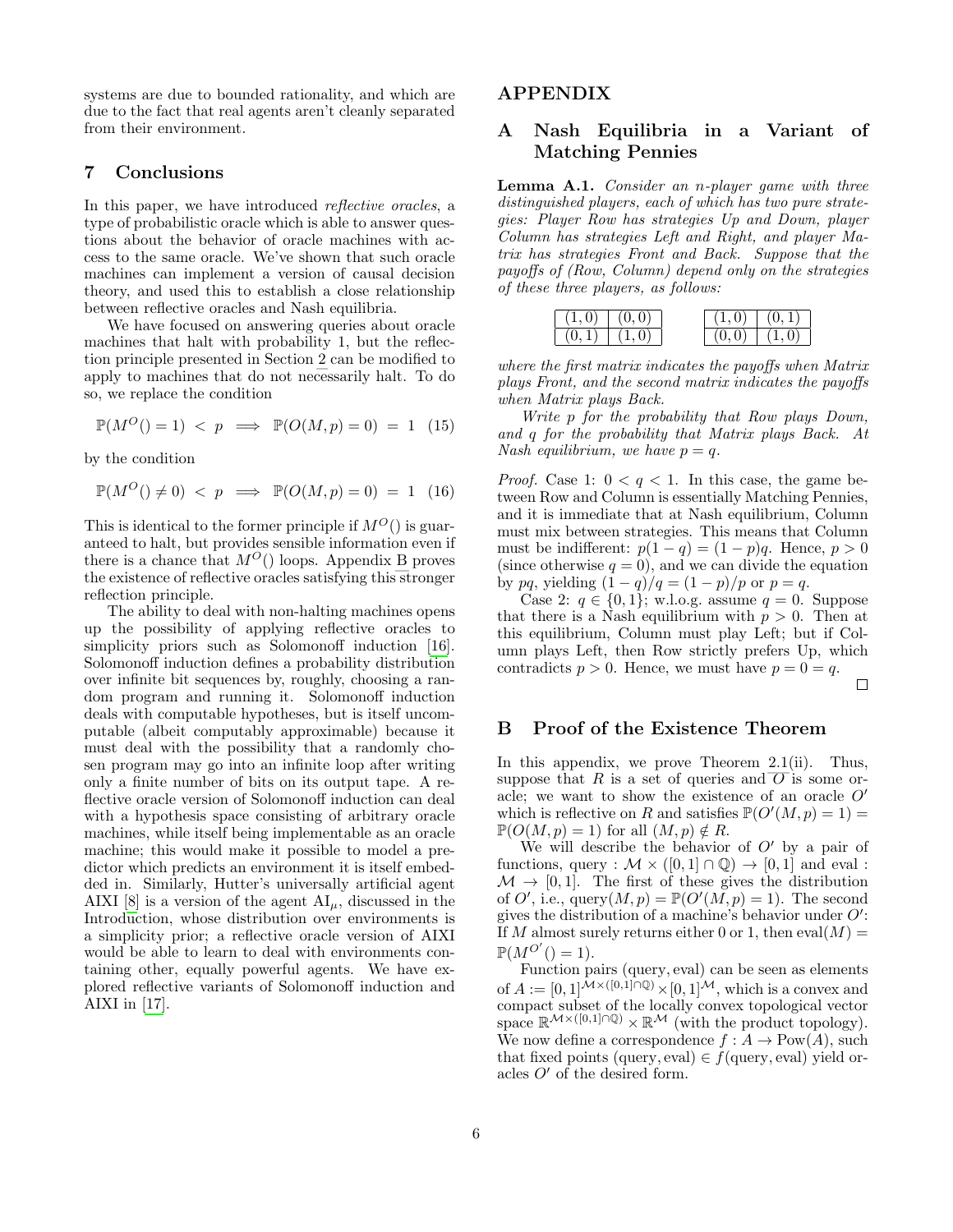We define  $f$  by giving a set of necessary and sufficient conditions for  $(query', eval') \in f(query, eval)$ . We place three conditions on query' $(M, p)$ : If  $(M, p) \in R$ and eval $(M) > p$ , then query' $(M, p) = 1$ ; if  $(M, p) \in R$ and eval $(M)$  < p, then query' $(M, p) = 0$ ; and if  $(M, p) \notin R$ , then query' $(M, p) = \mathbb{P}(O(M, p) = 1)$ .

To describe the conditions on eval' $(M)$ , we will consider the definition of "probabilistic oracle machine" to include the initial state of the machine's working tapes, so that we can view the state of a machine  $\overline{M}^O$  () after one step of computation as a new machine  $\check{N}^O(.)$ . Then, any machine  $M$  can be classified as performing one of the following operations as its first step of computation: (i) a deterministic computation step, yielding a new state N, in which case  $eval'(M) = eval(N)$ ; (ii) a coin flip, yielding a state  $N$  with a rational probability p and another state  $N'$  with probability  $1 - p$ , in which case  $eval'(M) = p \cdot eval(N) + (1 - p) \cdot eval(N');$ (iii) halting, with the output tape containing 0 (in which case eval<sup>'</sup> $(M) = 0$  or 1 (in which case eval' $(M) = 1$ ) or some other output (in which case eval' $(M)$ ) is arbitrary); or (iv) an invocation of the oracle on a pair  $(M', p)$ , yielding a new state N if the oracle returns 0 and a different new state  $N'$  if it returns 1. In the last case, writing  $q := \text{query}(M', p)$ , the condition is  $eval'(M) = (1-q) \cdot eval(N) + q \cdot eval(N').$ 

Given a fixed point (query, eval)  $\in f$ (query, eval), define O' by  $\mathbb{P}(O'(M,p) = 1) = \text{query}(M,p)$ . Then, it can be shown by induction that for every  $T \in \mathbb{N}$  and every  $M \in \mathcal{M}$ , eval $(M)$  is  $\geq$  the probability that  $M^{O'}()$ returns 1 after at most T timesteps, and  $\leq$  the probability that it returns something other than 0 within this time bound; in the limit, we obtain

$$
\mathbb{P}(M^{O'}(n) = 1) \le \text{eval}(M) \le \mathbb{P}(M^{O'}(n) \ne 0) \tag{17}
$$

Together with the conditions on query $(M, p)$ , this shows that

$$
\mathbb{P}(M^{O'}(n) = 1) > p \implies \mathbb{P}(O'(M, p) = 1) = 1
$$
  

$$
\mathbb{P}(M^{O'}(n) = 0) > (1 - p) \implies \mathbb{P}(O'(M, p) = 0) = 1
$$
 (18)

which is a strengthening of the conditions of Section [2:](#page-1-1) it is equivalent in the case where  $M^{O'}($ ) halts with probability 1, but provides information even if  $M^{O'}($ ) may fail to halt.

It remains to be shown that  $f(\cdot)$  has a fixed point. To do so, we employ the infinite-dimensional generalization of Kakutani's fixed-point theorem [\[18\]](#page-7-5).

It is clear from the definition that  $f$ (query, eval) is non-empty, closed and convex for all (query, eval)  $\in A$ . Hence, to show that  $f$  has a fixed point, it is sufficient to show that it has closed graph.

Thus, assume that we have sequences  $(\text{query}_n, \text{eval}_n) \rightarrow (\text{query}, \text{eval})$  and  $(\text{query}'_n, \text{eval}'_n) \rightarrow (\text{query}', \text{eval}'), \text{such that}$  $(\text{query}'_n, \text{eval}'_n) \in f(\text{query}_n, \text{eval}_n)$  for every n; we need to show that then,  $(\text{query}', \text{eval}') \in f(\text{query}, \text{eval}).$ 

For the conditions on eval', we can simply take the limit  $n \to \infty$  on both sides of each equation. The condition on query' $(M, p)$  for  $(M, p) \notin R$  is clearly fulfilled, since  $\text{query}_n'(M, p)$  is constant in this case. The two remaining conditions on query $(M, p)$  are entirely symmetrical; without loss of generality, consider the case  $eval(M) > p, (M, p) \in R$ .

In this case, since  $(\text{query}_n, \text{eval}_n) \rightarrow (\text{query}, \text{eval})$ and convergence is pointwise, there must be an  $n_0$  such that  $eval_n(M) > p$  for all  $n \geq n_0$ . Since  $(\text{query}'_n, \text{eval}'_n) \in f(\text{query}_n, \text{eval}_n),$  it follows that  $\text{query}_n'(M, p) = 1$  for all  $n \geq n_0$ , whence query' $(M, p) = 1$  as desired. This completes the proof.

#### References

- <span id="page-6-0"></span>[1] Roger B. Myerson. Game Theory. Analysis of Conflict. Harvard University Press, 1991. ISBN: 9780674341159.
- <span id="page-6-1"></span>[2] Leonard J. Savage. The Foundations of Statistics. Dover books on Mathematics. Dover Publications, 1972. isbn: 9780486623498.
- <span id="page-6-2"></span>Gerd Gigerenzer and Reinhard Selten, eds. Bounded Rationality. The Adaptive Toolbox. Dahlem Workshop Reports. Cambridge, MA: MIT Press, 2001.
- <span id="page-6-3"></span>[4] Haim Gaifman. "Reasoning with Limited Resources and Assigning Probabilities to Arithmetical Statements". In:  $Synthese$  140.1–2 (2004), pp. 97–119. doi: [10.1023/B:SYNT.0000029944.99888.a7](http://dx.doi.org/10.1023/B:SYNT.0000029944.99888.a7).
- <span id="page-6-4"></span>Kevin B. Korb and Ann E. Nicholson. Bayesian Artificial Intelligence. Chapman & Hall/CRC Computer Science & Data Analysis. Taylor & Francis, 2003. isbn: 9780203491294.
- <span id="page-6-5"></span>[6] George E.P. Box and George C. Tiao. Bayesian Inference in Statistical Analysis. Wiley Classics Library. Wiley, 1992. isbn: 978-0-471-57428-6.
- <span id="page-6-6"></span>[7] David M. Kreps. A Course in Microeconomic Theory. Princeton University Press, 1990. isbn: 9780691042640.
- <span id="page-6-7"></span>[8] Marcus Hutter. Universal Artificial Intelligence. Sequential Decisions Based On Algorithmic Probability. Texts in Theoretical Computer Science. Berlin: Springer, 2005. DOI: [10.1007/b138233](http://dx.doi.org/10.1007/b138233).
- <span id="page-6-8"></span>[9] Hartley Rogers Jr. Theory of Recursive Functions and Effective Computability. New York: McGraw-Hill, 1967.
- <span id="page-6-9"></span>[10] Paul Weirich. "Causal Decision Theory". In: The Stanford Encyclopedia of Philosophy. Ed. by Edward N. Zalta. Winter 2012. 2012.
- <span id="page-6-10"></span>[11] James Joyce and Allan Gibbard. "Causal Decision Theory". In: Handbook of Utility Theory. Volume 1: Principles. Kluwer Academic Publishers, 1998, pp. 627–666.
- <span id="page-6-11"></span>[12] Laurent Orseau and Mark Ring. "Space-Time Embedded Intelligence". In: Artificial General Intelligence. 5th International Conference, AGI 2012, Oxford, UK, December 8–11, 2012. Proceedings. Lecture Notes in Artificial Intelligence 7716. New York: Springer, 2012, pp. 209–218. doi: [10.1007/978-3-642-35506-6\\_22](http://dx.doi.org/10.1007/978-3-642-35506-6_22).